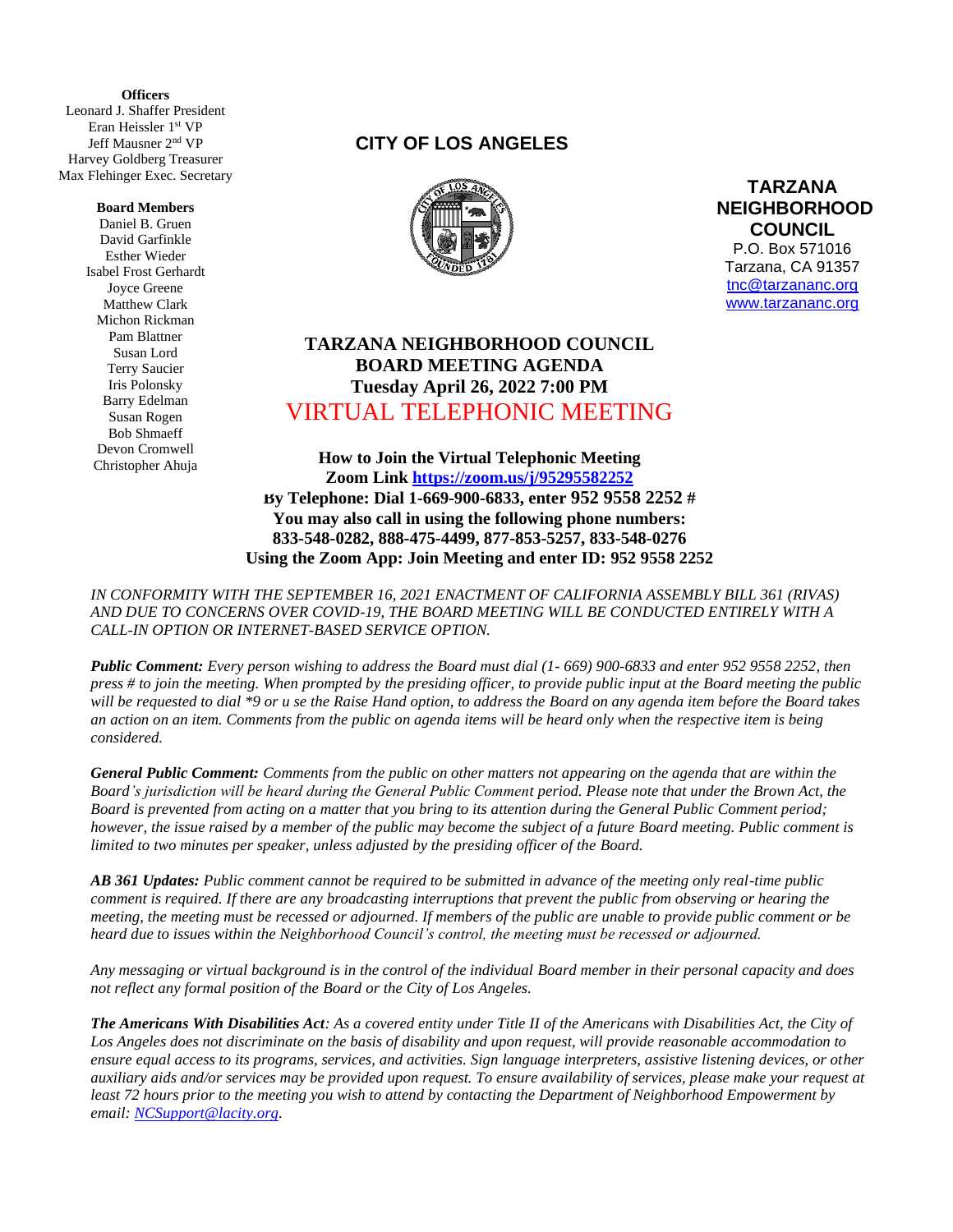*Public comment by any one individual, exclusive of General Public Comment shall be limited to a total of six (6) minutes per meeting and no more than two (2) minutes per agenda item. Public comment on any agenda item shall be allocated in one (1) minute increments. In no event shall time be allocated for less than one (1) full minute. The above time limitations are subject to adjustment by the presiding officer in conformity with the Brown Act.*

Supporting documents related to the below agenda items are posted on the TNC website at <https://www.tarzananc.org/committees/viewCommittee/board>

- **1.** Call to Order, Roll Call, Welcoming Remarks
- **2.** Remarks by representatives of public officials
- **3.** Public Comments Comments from the public on non-agenda items within the Board's subject matter jurisdiction. Public comments are limited to two minutes per speaker
- 4. Presentation: Healthy Streets LA Michael Schneider
- **5.** Budget Advocate/Representative Report
- **6.** Executive Secretary's Report
- **7.** Discussion and motion Approval of minutes of February 22**,** 2022 meeting previously tabled.
- **8.** Discussion and motion Approval of minutes of March 22, 2022 meeting.
- **9. Committee and other Reports** (General committee reports will be limited to no more than 3 minutes)

Budget Land Use **Outreach** Events Transportation Public Safety Rules Government Action Animal Welfare **Beautification** Homelessness DWP MOU Report VANC Report NCSA Liaison

- **10.** Discussion and motion: Approval of March 2022 expenditures for submission to City Clerk (MER)
- **11.** Discussion and motion: Approval of Financial Statements as of March 31, 2022
- **12.** Discussion and motion: Resolved: The TNC Board adopts the recommendation of the Budget Committee approving the request from our President to reserve \$1,000 for Zoom licenses for Board and Committee meetings. To be classified as Operations, General, Zoom Meetings. Funds to come from Unallocated.
- **13.** Discussion and motion: Resolved: Based on approval of the above agenda item(s) the TNC Board approves a revised budget for the fiscal year July 1, 2021 -June 30, 2022 to include those item(s). The Board further approves all necessary forms and paperwork required to update the budget and directs the Treasurer and/or President to prepare such and to submit it to the City Clerk's Funding Division.
- **14.** Discussion and motion: Resolved: The TNC Board adopts the recommendation of the Executive Committee to purchase up to 5 annual Zoom licenses at approximately \$200.00 each.
- **15.** Discussion and motion: Resolved: The TNC Board adopts the recommendation of the Land Use Committee to approve the application of the Unwind Restaurant at 19100 Ventura Blvd for a Conditional Use Permit for alcohol (CUB) as follows:

A conditional use permit for an existing 2300 sq ft restaurant with indoor seating for 68 and outdoor for 6 for the sale and distribution of a full line of alcoholic beverages to be served with food from the hours of 10:00 am to 2:00 am Monday through Sunday.